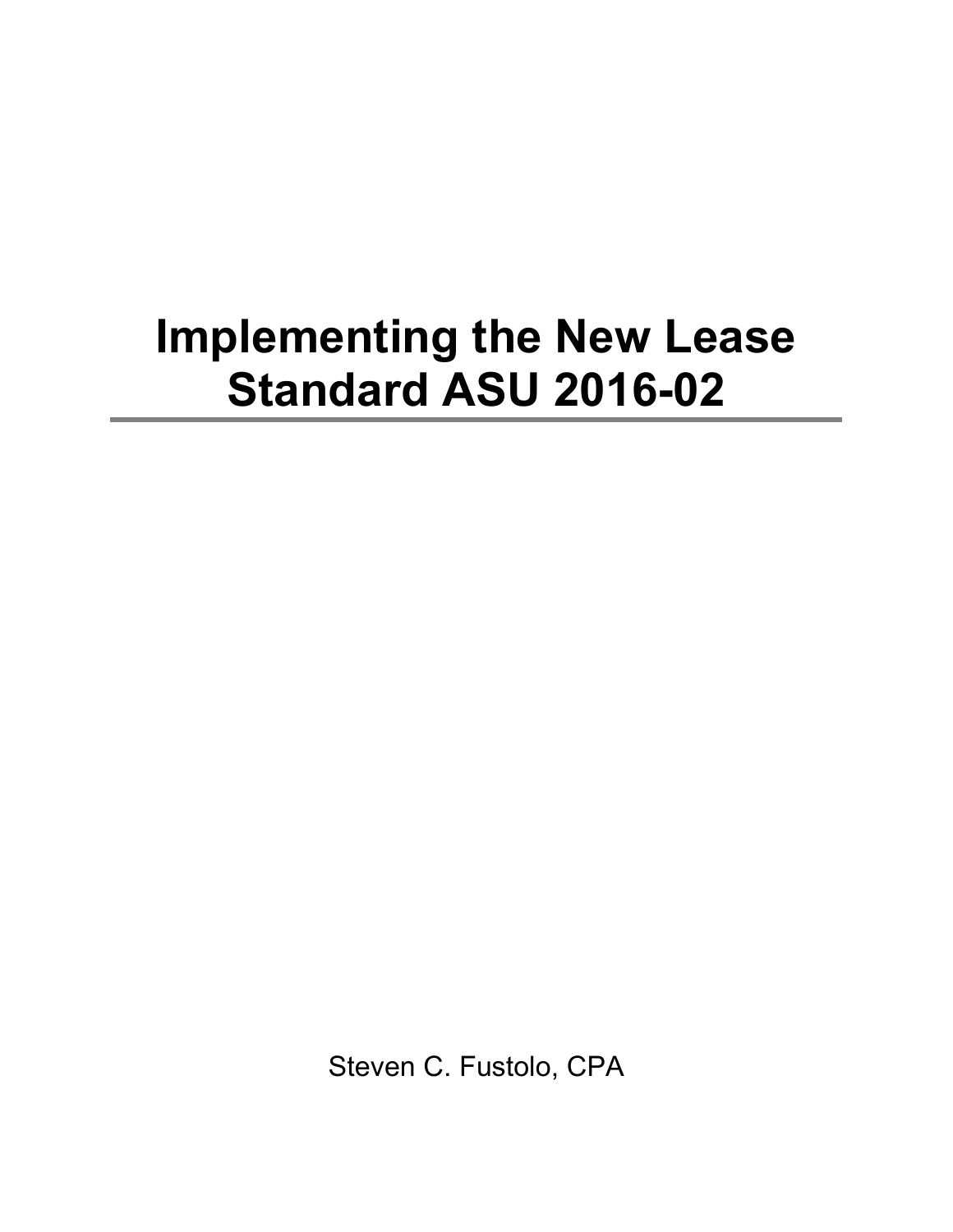## **Table of Contents**

| Element 2: The Lessee Must Have the Right to Control the Use of the Identified Asset  14 |  |
|------------------------------------------------------------------------------------------|--|
|                                                                                          |  |
|                                                                                          |  |
|                                                                                          |  |
|                                                                                          |  |
|                                                                                          |  |
|                                                                                          |  |
|                                                                                          |  |
|                                                                                          |  |
|                                                                                          |  |
|                                                                                          |  |
|                                                                                          |  |
|                                                                                          |  |
|                                                                                          |  |
|                                                                                          |  |
|                                                                                          |  |
|                                                                                          |  |
|                                                                                          |  |
|                                                                                          |  |
|                                                                                          |  |
|                                                                                          |  |
|                                                                                          |  |
|                                                                                          |  |
|                                                                                          |  |
|                                                                                          |  |
|                                                                                          |  |
|                                                                                          |  |
|                                                                                          |  |
|                                                                                          |  |
|                                                                                          |  |
|                                                                                          |  |
|                                                                                          |  |
| Obligations to Restore an Underlying Leased Asset to Its Original Condition 53           |  |
|                                                                                          |  |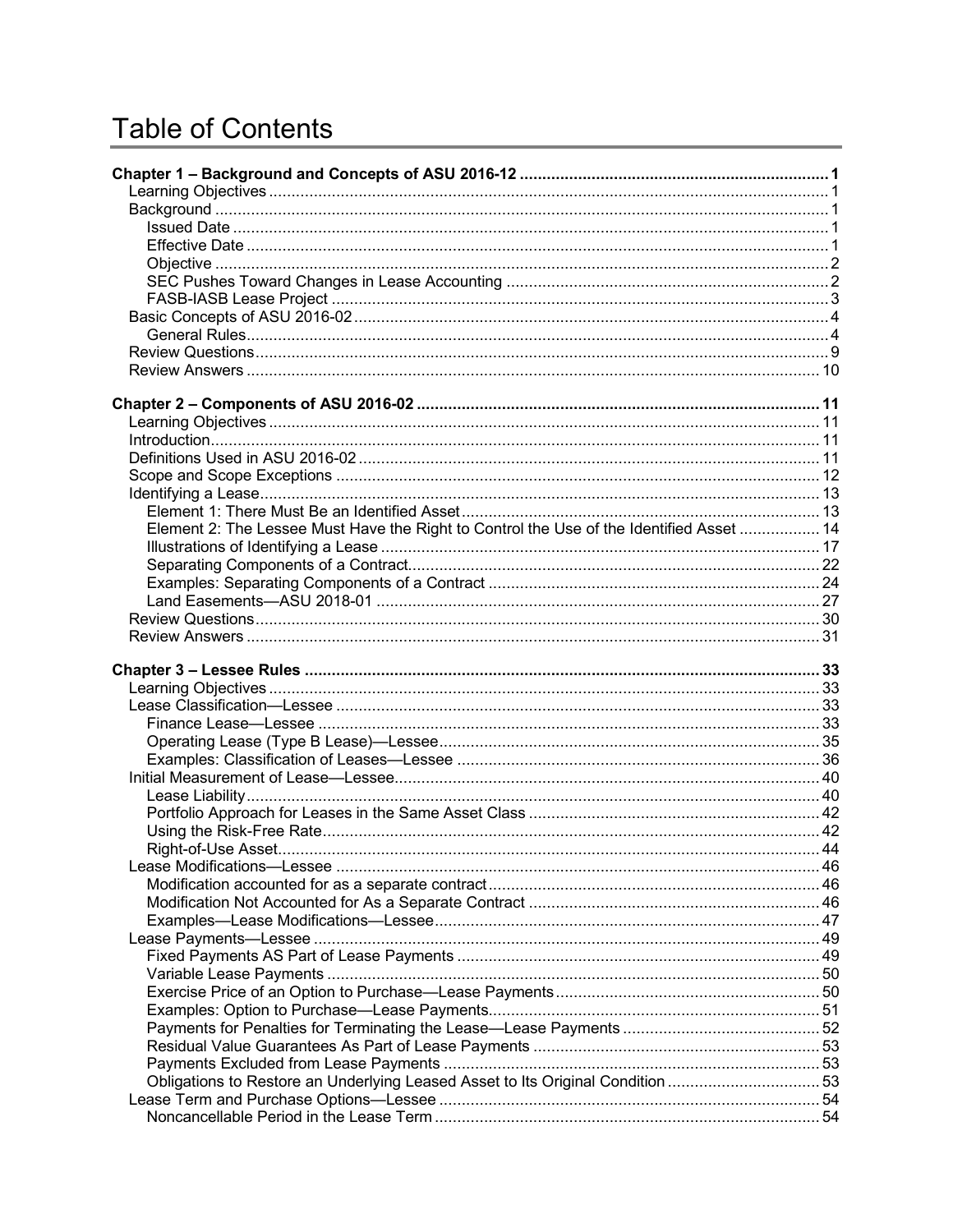| Option to Extend the Lease Term and the Reasonably Certain Assessment 54        |     |
|---------------------------------------------------------------------------------|-----|
|                                                                                 |     |
|                                                                                 |     |
|                                                                                 |     |
|                                                                                 |     |
|                                                                                 |     |
|                                                                                 |     |
|                                                                                 |     |
|                                                                                 |     |
|                                                                                 |     |
|                                                                                 |     |
| Recognition of Lease Expense—Finance (Type A) and Operating (Type B) Leases  60 |     |
|                                                                                 |     |
|                                                                                 |     |
|                                                                                 |     |
|                                                                                 |     |
|                                                                                 |     |
|                                                                                 |     |
|                                                                                 |     |
|                                                                                 |     |
|                                                                                 |     |
|                                                                                 |     |
|                                                                                 |     |
|                                                                                 |     |
|                                                                                 |     |
|                                                                                 |     |
|                                                                                 |     |
|                                                                                 |     |
|                                                                                 |     |
|                                                                                 |     |
|                                                                                 |     |
|                                                                                 |     |
|                                                                                 |     |
|                                                                                 |     |
|                                                                                 |     |
|                                                                                 |     |
|                                                                                 |     |
|                                                                                 |     |
|                                                                                 |     |
|                                                                                 |     |
|                                                                                 |     |
|                                                                                 |     |
|                                                                                 |     |
|                                                                                 |     |
|                                                                                 |     |
|                                                                                 |     |
|                                                                                 |     |
|                                                                                 |     |
|                                                                                 |     |
|                                                                                 |     |
|                                                                                 |     |
|                                                                                 |     |
|                                                                                 |     |
|                                                                                 |     |
|                                                                                 |     |
|                                                                                 |     |
|                                                                                 | 101 |